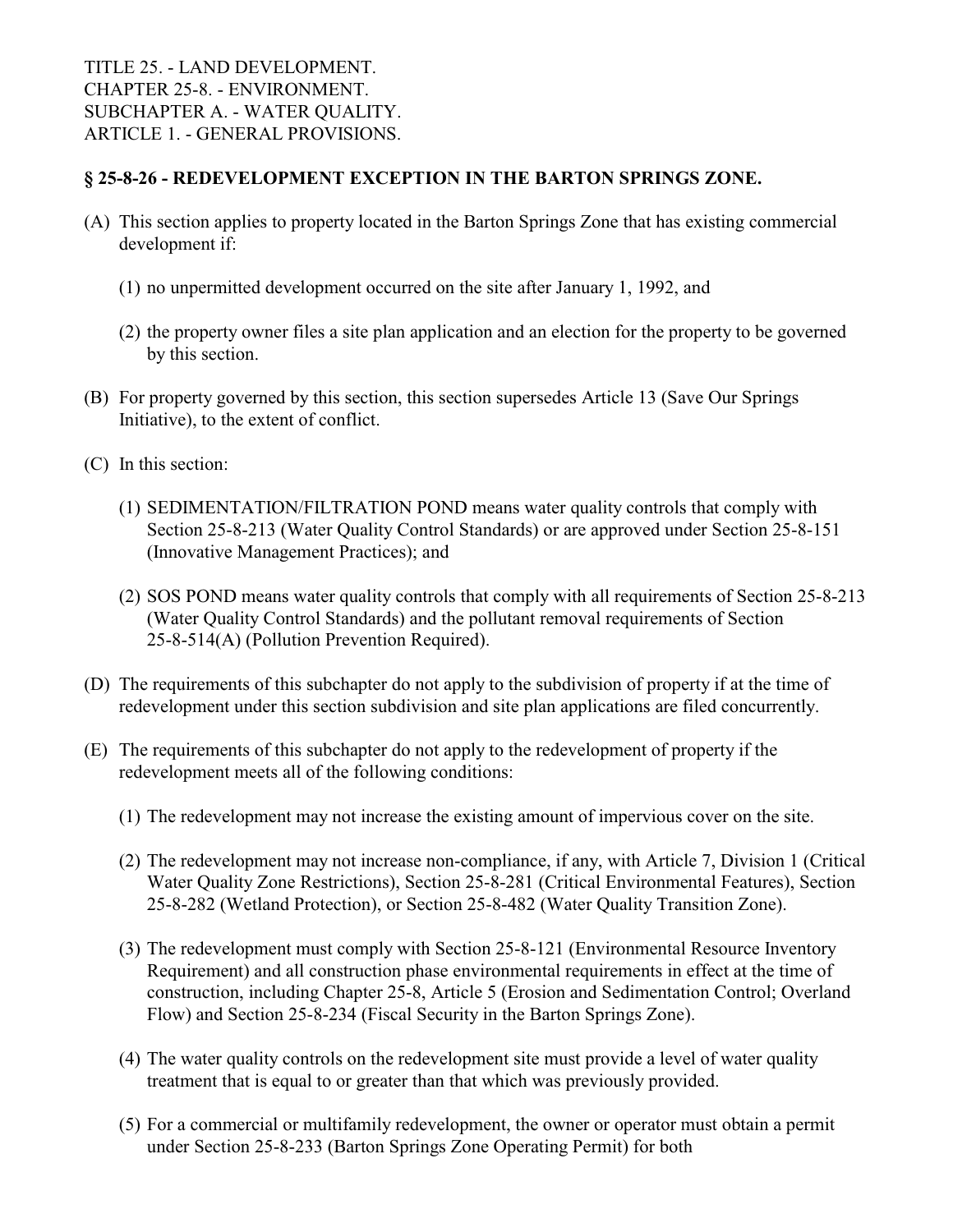sedimentation/filtration ponds and SOS ponds.

- (6) For a site with more than 40 percent net site area impervious cover, the redevelopment must have:
	- (a) sedimentation/filtration ponds for the entire site; or
	- (b) SOS ponds for a portion of the site, and sedimentation/filtration ponds for the remainder of the redeveloped site.
- (7) For a site with 40 percent or less net site area impervious cover, the redevelopment must have SOS ponds for the entire site.
- (8) The property owner must mitigate the effects of the redevelopment, if required by and in accordance with Subsection (H).
- (9) Redevelopment may not be located within the Erosion Hazard Zone, unless protective works are provided as prescribed in the Drainage Criteria Manual.
- (F) City Council approval of a redevelopment in accordance with Subsection (G) is required if the redevelopment:
	- (1) includes more than 25 dwelling units;
	- (2) is located outside the City's zoning jurisdiction;
	- (3) is proposed on property with an existing industrial or civic use;
	- (4) is inconsistent with a neighborhood plan; or
	- (5) will generate more than 2,000 vehicle trips a day above the estimated traffic level based on the most recent authorized use on the property.
- (G) City Council shall consider the following factors in determining whether to approve a proposed redevelopment:
	- (1) benefits of the redevelopment to the community;
	- (2) whether the proposed mitigation or manner of development offsets the potential environmental impact of the redevelopment;
	- (3) the effects of offsite infrastructure requirements of the redevelopment; and
	- (4) compatibility with the City's comprehensive plan.
- (H) Redevelopment of property under this section requires the purchase or restriction of mitigation land if the site has a sedimentation/filtration pond.
	- (1) The combined gross site area impervious cover of the mitigation land and the portion of the redevelopment site treated by sedimentation/filtration ponds may not exceed 20 percent.